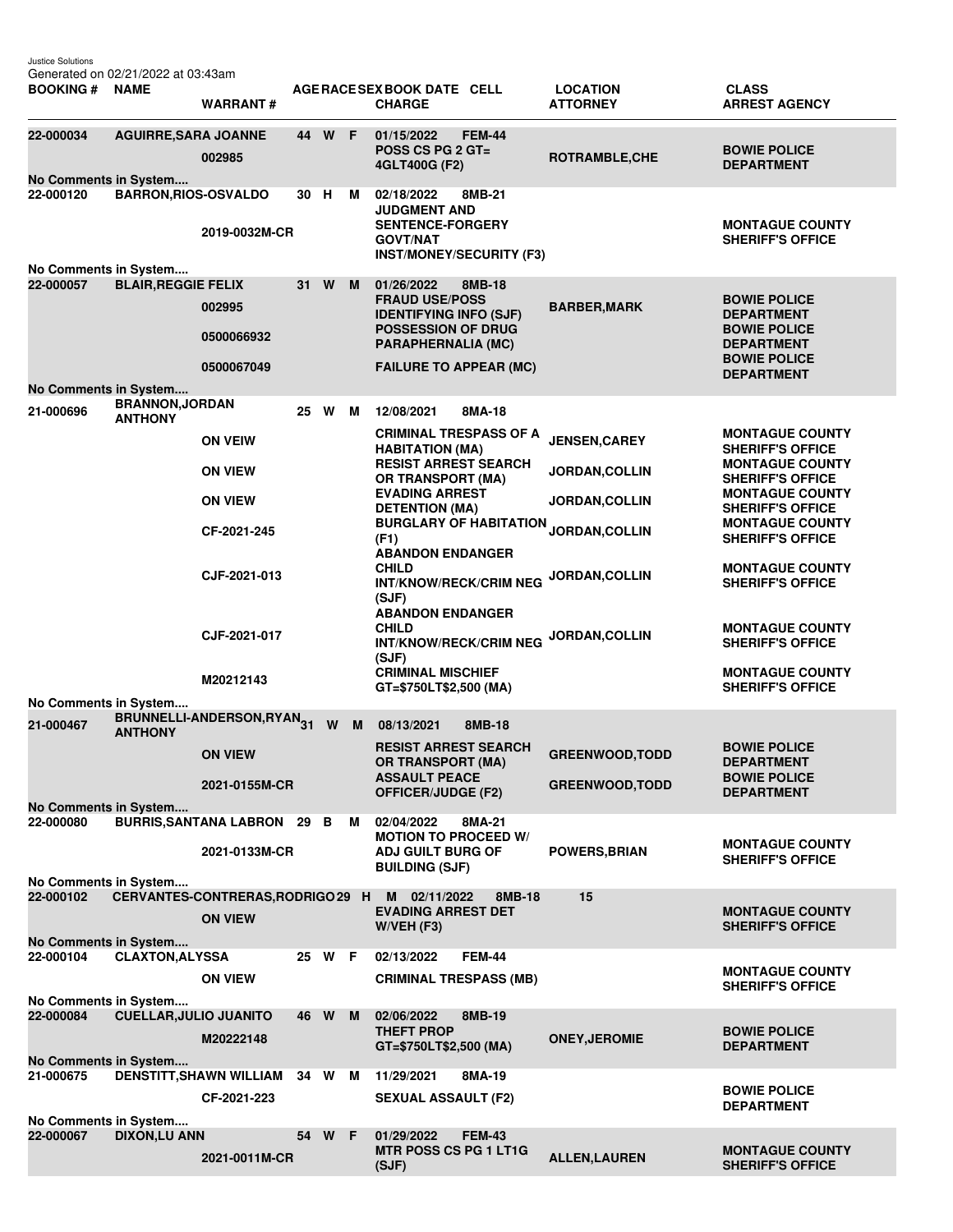|                                                                                              |                                           | 2018-0034M-CR                  |      |        |   | <b>MTR POSS CS PG 1</b><br>$GT = 1$ GLT4G (F3)             | <b>ALLEN, LAUREN</b>   | <b>MONTAGUE COUNTY</b><br><b>SHERIFF'S OFFICE</b> |  |  |  |  |
|----------------------------------------------------------------------------------------------|-------------------------------------------|--------------------------------|------|--------|---|------------------------------------------------------------|------------------------|---------------------------------------------------|--|--|--|--|
| No Comments in System<br>8MA-18<br>21-000738<br>EDGINTON, BRUCE CHARLES 31 W M<br>12/26/2021 |                                           |                                |      |        |   |                                                            |                        |                                                   |  |  |  |  |
|                                                                                              |                                           | <b>ON VIEW</b>                 |      |        |   |                                                            |                        | <b>SAINT JO POLICE</b>                            |  |  |  |  |
|                                                                                              |                                           |                                |      |        |   | POSS MARIJ LT2OZ (MB)                                      |                        | <b>DEPARTMENT</b>                                 |  |  |  |  |
|                                                                                              |                                           | <b>ON VIEW</b>                 |      |        |   | <b>POSS CS PG 1</b>                                        | <b>POWERS, BRIAN</b>   | <b>SAINT JO POLICE</b>                            |  |  |  |  |
| GT=4GLT200G (F2)<br><b>DEPARTMENT</b><br>No Comments in System                               |                                           |                                |      |        |   |                                                            |                        |                                                   |  |  |  |  |
| 22-000096                                                                                    | <b>ESTRELLA, ERIK</b>                     |                                | 27 H |        | м | 02/09/2022<br>8MA-18                                       |                        |                                                   |  |  |  |  |
|                                                                                              |                                           |                                |      |        |   |                                                            |                        | <b>BOWIE POLICE</b>                               |  |  |  |  |
|                                                                                              |                                           | <b>ON VEIW</b>                 |      |        |   | <b>POSS OF DRUG PARA (MC)</b>                              |                        | <b>DEPARTMENT</b>                                 |  |  |  |  |
|                                                                                              |                                           | <b>ON VIEW</b>                 |      |        |   | POSS CS PG 1 LT1G (SJF)                                    | <b>COLE, TIM</b>       | <b>BOWIE POLICE</b>                               |  |  |  |  |
|                                                                                              |                                           |                                |      |        |   |                                                            |                        | <b>DEPARTMENT</b>                                 |  |  |  |  |
|                                                                                              |                                           | <b>ON VIEW</b>                 |      |        |   | POSS CS PG 2 LT 1G (SJF)                                   | <b>COLE, TIM</b>       | <b>BOWIE POLICE</b>                               |  |  |  |  |
| <b>DEPARTMENT</b><br>No Comments in System                                                   |                                           |                                |      |        |   |                                                            |                        |                                                   |  |  |  |  |
| 21-000746                                                                                    | <b>FUGATE, DONALD GENE</b>                |                                |      | 61 W   | M | 12/29/2021<br>1M-46                                        |                        |                                                   |  |  |  |  |
|                                                                                              |                                           |                                |      |        |   | S.O.B. / DRIVING WHILE                                     |                        | <b>MONTAGUE COUNTY</b>                            |  |  |  |  |
|                                                                                              |                                           | 2018-0003M-CR                  |      |        |   | <b>INTOXICATED 3RD OR</b>                                  | <b>COLE, TIM</b>       | <b>SHERIFF'S OFFICE</b>                           |  |  |  |  |
|                                                                                              |                                           |                                |      |        |   | <b>MORE IAT (F3)</b>                                       |                        |                                                   |  |  |  |  |
|                                                                                              |                                           | 2018-0087M-CR                  |      |        |   | <b>S.O.B. / DRIVING WHILE</b><br><b>INTOXICATED 3RD OR</b> | <b>COLE, TIM</b>       | <b>MONTAGUE COUNTY</b>                            |  |  |  |  |
|                                                                                              |                                           |                                |      |        |   | <b>MORE IAT (F3)</b>                                       |                        | <b>SHERIFF'S OFFICE</b>                           |  |  |  |  |
|                                                                                              |                                           | 17075932                       |      |        |   | ALL CLASS C/ OPEN                                          |                        | <b>MONTAGUE COUNTY</b>                            |  |  |  |  |
|                                                                                              |                                           |                                |      |        |   | <b>CONTAINER (MC)</b>                                      |                        | <b>SHERIFF'S OFFICE</b>                           |  |  |  |  |
| No Comments in System                                                                        |                                           |                                |      |        |   |                                                            |                        |                                                   |  |  |  |  |
| 21-000295                                                                                    | <b>HERNANDEZ, OSCAR</b><br><b>ALFREDO</b> |                                | 26 H |        | M | 05/21/2021<br>$1M-47$                                      |                        |                                                   |  |  |  |  |
|                                                                                              |                                           |                                |      |        |   | <b>SOB - SEXUAL ASSAULT IN</b>                             |                        | <b>TEXAS DEPARTMENT OF</b>                        |  |  |  |  |
|                                                                                              |                                           | F2021568                       |      |        |   | <b>DISASTER AREA (F1)</b>                                  | <b>ODOM,LANHON</b>     | <b>PUBLIC SAF</b>                                 |  |  |  |  |
|                                                                                              |                                           | PRL2105000127                  |      |        |   | <b>ICE HOLD ()</b>                                         | <b>ODOM,LANHON</b>     | <b>TEXAS DEPARTMENT OF</b>                        |  |  |  |  |
|                                                                                              |                                           |                                |      |        |   |                                                            |                        | <b>PUBLIC SAF</b>                                 |  |  |  |  |
| No Comments in System<br>22-000123                                                           | <b>HIGGINS, MICHAEL TYRAIL</b>            |                                |      | 35 W M |   | 02/18/2022<br>8MA-21                                       |                        |                                                   |  |  |  |  |
|                                                                                              |                                           |                                |      |        |   | FFJ PAROLE VIOLATION                                       |                        | <b>MONTAGUE COUNTY</b>                            |  |  |  |  |
|                                                                                              |                                           | 169426                         |      |        |   | (SJF)                                                      |                        | <b>SHERIFF'S OFFICE</b>                           |  |  |  |  |
| No Comments in System                                                                        |                                           |                                |      |        |   |                                                            |                        |                                                   |  |  |  |  |
| 22-000079                                                                                    | <b>HILL, JOHN CHRISTOPHER</b>             |                                | 37 W |        | M | 02/02/2022<br>8MB-18                                       |                        |                                                   |  |  |  |  |
|                                                                                              |                                           | 003001                         |      |        |   | CRIMINAL TRESPASS (MB) BAKER, DOUGLAS L.                   |                        | <b>BOWIE POLICE</b><br><b>DEPARTMENT</b>          |  |  |  |  |
| No Comments in System                                                                        |                                           |                                |      |        |   |                                                            |                        |                                                   |  |  |  |  |
| 22-000073                                                                                    | <b>HOLLAR, DILLON WAYNE</b>               |                                | 29 W |        | М | 01/31/2022<br>8MA-18                                       |                        |                                                   |  |  |  |  |
|                                                                                              |                                           | 002964                         |      |        |   | <b>CRIMINAL TRESPASS (MB)</b>                              |                        | <b>SAINT JO POLICE</b>                            |  |  |  |  |
|                                                                                              |                                           |                                |      |        |   |                                                            |                        | <b>DEPARTMENT</b>                                 |  |  |  |  |
|                                                                                              |                                           | 002963                         |      |        |   | <b>RESIST ARREST SEARCH</b><br><b>OR TRANSPORT (MA)</b>    |                        | <b>SAINT JO POLICE</b><br><b>DEPARTMENT</b>       |  |  |  |  |
|                                                                                              |                                           |                                |      |        |   | <b>CRIMINAL MISCHIEF</b>                                   |                        | <b>SAINT JO POLICE</b>                            |  |  |  |  |
|                                                                                              |                                           | 002962                         |      |        |   | GT=\$750LT\$2,500 (MA)                                     |                        | <b>DEPARTMENT</b>                                 |  |  |  |  |
| No Comments in System                                                                        |                                           |                                |      |        |   |                                                            |                        |                                                   |  |  |  |  |
| 21-000679                                                                                    | <b>HOWARD, MARCY LYNN</b>                 |                                |      | 47 W F |   | 11/30/2021<br><b>FEM-43</b><br>SOB - MAN DEL CS PG 1       |                        |                                                   |  |  |  |  |
|                                                                                              |                                           | F1530580L                      |      |        |   | GT=4GLT200G (F1)                                           |                        | <b>MONTAGUE COUNTY</b><br><b>SHERIFF'S OFFICE</b> |  |  |  |  |
|                                                                                              |                                           |                                |      |        |   |                                                            |                        | <b>MONTAGUE COUNTY</b>                            |  |  |  |  |
|                                                                                              |                                           | CF-2021-241                    |      |        |   | POSS CS PG 1 LT1G (SJF)                                    |                        | <b>SHERIFF'S OFFICE</b>                           |  |  |  |  |
|                                                                                              |                                           | CM-2021-263                    |      |        |   | POSS MARIJ LT2OZ (MB)                                      |                        | <b>MONTAGUE COUNTY</b>                            |  |  |  |  |
| No Comments in System                                                                        |                                           |                                |      |        |   |                                                            |                        | <b>SHERIFF'S OFFICE</b>                           |  |  |  |  |
| 21-000701                                                                                    |                                           | HULEN, REBECCA DANIELLE 31 W F |      |        |   | 12/09/2021<br><b>FEM-43</b>                                |                        |                                                   |  |  |  |  |
|                                                                                              |                                           |                                |      |        |   | <b>MAN DEL CS PG 1</b>                                     |                        | <b>MONTAGUE COUNTY</b>                            |  |  |  |  |
|                                                                                              |                                           | 2021-0123M-CR                  |      |        |   | GT=4GLT200G (F1)                                           |                        | <b>SHERIFF'S OFFICE</b>                           |  |  |  |  |
| No Comments in System                                                                        |                                           |                                |      |        |   |                                                            |                        |                                                   |  |  |  |  |
| 22-000056                                                                                    |                                           | LEMONS, DANIEL DEWAYNE 36 W    |      |        | M | 01/25/2022<br>8MA-19<br>UNLAWFUL POSSESSION                | 16                     | <b>MONTAGUE COUNTY</b>                            |  |  |  |  |
|                                                                                              |                                           | CF-2022-123                    |      |        |   | YANDELL, TRAVIS<br>FIREAM BY FELON (F3)                    |                        | <b>SHERIFF'S OFFICE</b>                           |  |  |  |  |
|                                                                                              |                                           |                                |      |        |   |                                                            |                        | <b>MONTAGUE COUNTY</b>                            |  |  |  |  |
|                                                                                              |                                           | CF-2022-125                    |      |        |   | POSS CS PG 1 LT1G (SJF)                                    | YANDELL, TRAVIS        | <b>SHERIFF'S OFFICE</b>                           |  |  |  |  |
|                                                                                              |                                           | CF-2022-124                    |      |        |   | <b>THEFT PROP</b>                                          | YANDELL, TRAVIS        | <b>MONTAGUE COUNTY</b>                            |  |  |  |  |
|                                                                                              |                                           |                                |      |        |   | GT=\$2,500LT\$30K (SJF)<br><b>POSS DANGEROUS DRUG</b>      |                        | <b>SHERIFF'S OFFICE</b><br><b>MONTAGUE COUNTY</b> |  |  |  |  |
|                                                                                              |                                           | <b>ON VIEW</b>                 |      |        |   | (MA)                                                       |                        | <b>SHERIFF'S OFFICE</b>                           |  |  |  |  |
|                                                                                              |                                           | CF-2022-133                    |      |        |   | <b>THEFT PROP</b>                                          | <b>YANDELL, TRAVIS</b> | <b>MONTAGUE COUNTY</b>                            |  |  |  |  |
|                                                                                              |                                           |                                |      |        |   | GT=\$2,500LT\$30K (SJF)                                    |                        | <b>SHERIFF'S OFFICE</b>                           |  |  |  |  |
|                                                                                              | No Comments in System                     |                                |      |        |   |                                                            |                        |                                                   |  |  |  |  |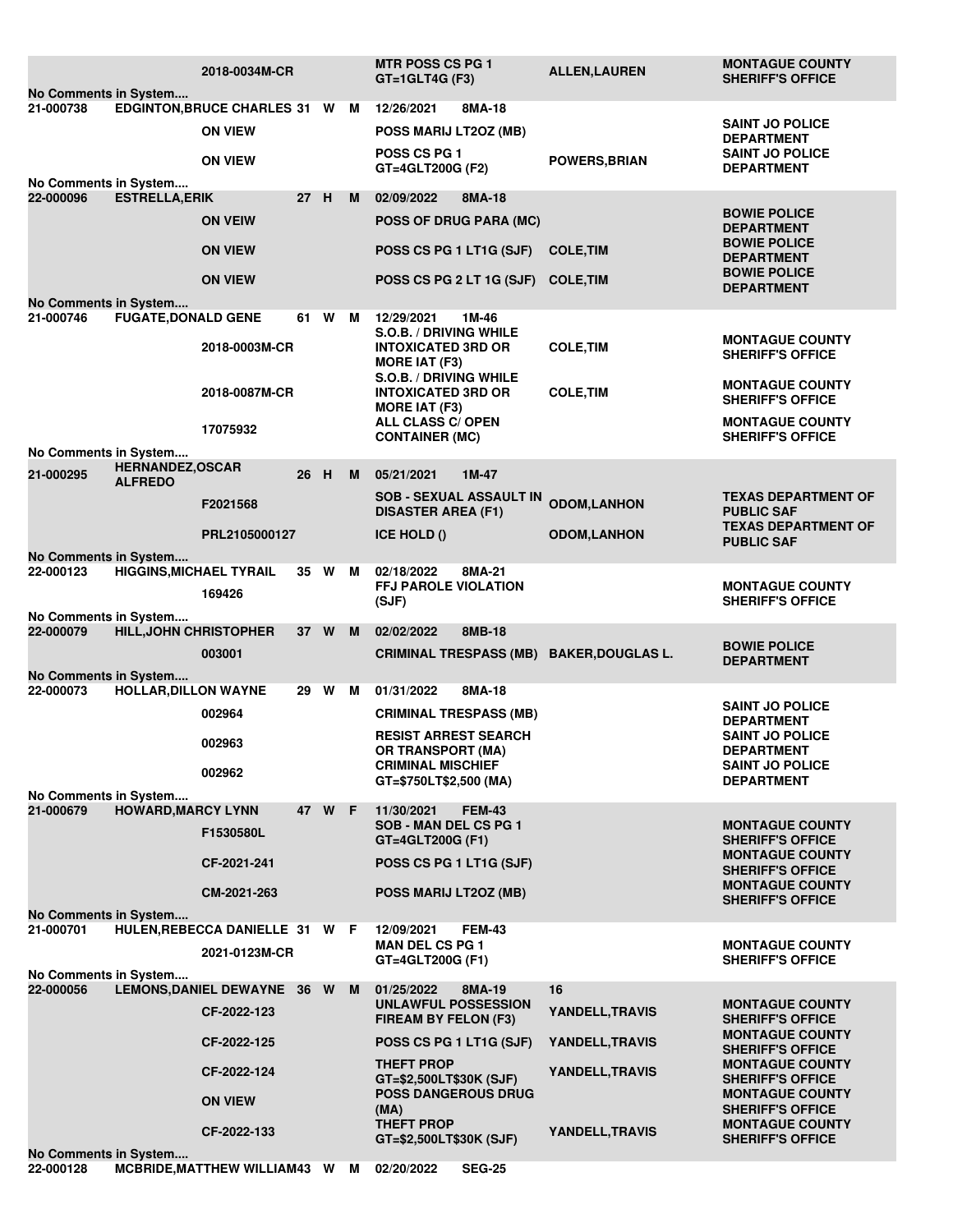|                                                                                           | <b>ON VIEW</b><br><b>ON VIEW</b><br><b>ON VIEW</b>                                         |      |        | <b>DRIVING WHILE</b><br><b>INTOXICATED 3RD OR</b><br><b>MORE IAT (F3)</b><br><b>POSSESSION OF DRUG</b><br><b>PARAPHERNALIA - CLASS C</b><br>(MC)<br><b>DRIVING W/LIC INV W/PREV</b><br><b>CONV/SUSP/W/O FIN RES</b>                                                                 |                                                                              | <b>MONTAGUE COUNTY</b><br><b>SHERIFF'S OFFICE</b><br><b>MONTAGUE COUNTY</b><br><b>SHERIFF'S OFFICE</b><br><b>MONTAGUE COUNTY</b><br><b>SHERIFF'S OFFICE</b>                              |
|-------------------------------------------------------------------------------------------|--------------------------------------------------------------------------------------------|------|--------|-------------------------------------------------------------------------------------------------------------------------------------------------------------------------------------------------------------------------------------------------------------------------------------|------------------------------------------------------------------------------|------------------------------------------------------------------------------------------------------------------------------------------------------------------------------------------|
| No Comments in System<br><b>MCGEE, KEVIN SCOTT</b><br>21-000747                           | <b>ON VIEW</b>                                                                             |      | 50 W M | (MB)<br>12/30/2021<br>8MB-21<br><b>AGG ASSAULT</b><br><b>DATE/FAMILY/HOUSE</b><br><b>W/WEAPON (F1)</b>                                                                                                                                                                              |                                                                              | <b>BOWIE POLICE</b><br><b>DEPARTMENT</b>                                                                                                                                                 |
| No Comments in System<br>21-000744                                                        | MONEY, WESLEY FRANKLIN 25 W M<br><b>ON VIEW</b><br><b>ON VIEW</b><br><b>ON VIEW</b>        |      |        | 12/29/2021<br>8MB-21<br><b>EVADING ARREST</b><br><b>DETENTION (MA)</b><br>POSS STOLEN PROP(THEFT<br><b>PROP \$100-\$750) (MB)</b><br><b>FRAUD USE/POSS</b><br>IDENTIFYING INFO # ITEMS JORDAN, COLLIN<br>5LT10 (F3)<br>POSS DANGEROUS DRUG                                          |                                                                              | <b>BOWIE POLICE</b><br><b>DEPARTMENT</b><br><b>BOWIE POLICE</b><br><b>DEPARTMENT</b><br><b>BOWIE POLICE</b><br><b>DEPARTMENT</b>                                                         |
| No Comments in System                                                                     | <b>ON VIEW</b><br>2021-0142M-CR                                                            |      |        | (MA)<br><b>CAPIAS/MTP-POSS CS PG 1</b><br>LT1G (SJF)                                                                                                                                                                                                                                | <b>JORDAN, COLLIN</b><br><b>JORDAN,COLLIN</b>                                | <b>BOWIE POLICE</b><br><b>DEPARTMENT</b><br><b>BOWIE POLICE</b><br><b>DEPARTMENT</b>                                                                                                     |
| <b>NAIL, AARON EUGENE JR</b><br>22-000011<br>No Comments in System                        | <b>ON VIEW</b>                                                                             |      | 37 W M | 01/06/2022<br>8MA-19<br>POSS CS PG 1 GT=1GLT4G<br>(F3)                                                                                                                                                                                                                              | <b>POWERS, BRIAN</b>                                                         | <b>BOWIE POLICE</b><br><b>DEPARTMENT</b>                                                                                                                                                 |
| <b>NEISS, JERRY ALAN</b><br>22-000022                                                     | F20212625                                                                                  |      | 35 W M | 01/12/2022<br>8MB-21<br><b>FAIL TO COMPLY SEX OFF</b><br>DUTY TO REG LIFE/ANNUAL JORDAN, COLLIN<br>(F3)                                                                                                                                                                             |                                                                              | <b>MONTAGUE COUNTY</b><br><b>SHERIFF'S OFFICE</b>                                                                                                                                        |
| No Comments in System<br>22-000065<br>No Comments in System                               | PADGETT, AMY ELIZABETH<br>2020-0042M-CR<br>2020-0153M-CR<br>2020-0154M-CR<br>2021-0192M-CR |      | 25 W F | 01/29/2022<br><b>FEM-43</b><br><b>MTR - BURGLARY OF</b><br><b>HABITATION (F2)</b><br><b>MTR - POSS CS PG 1</b><br>$GT = 1$ GLT4G (F3)<br>MTR - POSS CS PG 1 LT1G<br>(F)<br><b>MTR - POSS CS PG 1</b><br>GT=4GLT200G (F2)                                                            | <b>COLE, TIM</b><br><b>COLE, TIM</b><br><b>COLE, TIM</b><br><b>COLE, TIM</b> | <b>SAINT JO POLICE</b><br><b>DEPARTMENT</b><br><b>SAINT JO POLICE</b><br><b>DEPARTMENT</b><br><b>SAINT JO POLICE</b><br><b>DEPARTMENT</b><br><b>SAINT JO POLICE</b><br><b>DEPARTMENT</b> |
| 22-000127                                                                                 | PETTY, DARRELL DAMONT JR22 B M<br>DC30-CR2021-0446                                         |      |        | 02/20/2022<br><b>SEG-23</b><br><b>BOFO-ENGAGING IN</b><br><b>ORGANIZED CRIMINAL</b><br><b>ACTIVITY (F3)</b>                                                                                                                                                                         |                                                                              | <b>SAINT JO POLICE</b><br><b>DEPARTMENT</b>                                                                                                                                              |
| No Comments in System<br><b>SAMPSON, DAVID LYNN</b><br>22-000087<br>No Comments in System | 21-016                                                                                     |      | 31 W M | 02/07/2022<br>8MB-21<br><b>SOB - SELL DIST DISPLAY</b><br><b>HARMFUL</b><br><b>MATERIAL/MINOR (MA)</b>                                                                                                                                                                              | <b>ROTRAMBLE, CHE</b>                                                        | <b>MONTAGUE COUNTY</b><br><b>SHERIFF'S OFFICE</b>                                                                                                                                        |
| <b>SANDERS, LANE JOSEPH</b><br>21-000266                                                  | 2020-0133M-CR<br>2020-0134M-CR<br><b>ON VIEW</b>                                           |      | 25 W M | 05/07/2021<br>8M-16<br><b>MTP - POSS CS PG 1</b><br>GT=4GLT200G (F2)<br><b>MTP - EVADING ARREST</b><br><b>DETENTION W/VEH OR</b><br><b>WATERCRAFT (SJF)</b><br><b>RESIST ARREST SEARCH</b><br><b>OR TRANSPORT (MA)</b>                                                              | <b>WILLIAMS, ROGER</b><br>Williams, Roger<br>Williams, Roger                 | <b>BOWIE POLICE</b><br><b>DEPARTMENT</b><br><b>BOWIE POLICE</b><br><b>DEPARTMENT</b><br><b>BOWIE POLICE</b><br><b>DEPARTMENT</b>                                                         |
| No Comments in System<br><b>SMITH, COBY WAYNE</b><br>21-000668                            | 2021-0004 M-CR<br>CR22015-3<br>CR-80381-3                                                  | 33 W | M      | 11/25/2021<br><b>TRS-48</b><br><b>MOTION TO REVOKE TAMP</b><br><b>FAB PHYS EVIDENCE W/ INT ALLEN, LAUREN</b><br><b>IMPAIR (F3)</b><br><b>PROBATION VIOLATION</b><br><b>ASSAULT FAM/MEM IMPEED</b><br><b>BREATH (SJF)</b><br><b>PROBATION VIOLATION</b><br>POSS CS PG 3 LT 28G (SJF) |                                                                              | <b>MONTAGUE COUNTY</b><br><b>SHERIFF'S OFFICE</b><br><b>MONTAGUE COUNTY</b><br><b>SHERIFF'S OFFICE</b><br><b>MONTAGUE COUNTY</b><br><b>SHERIFF'S OFFICE</b>                              |